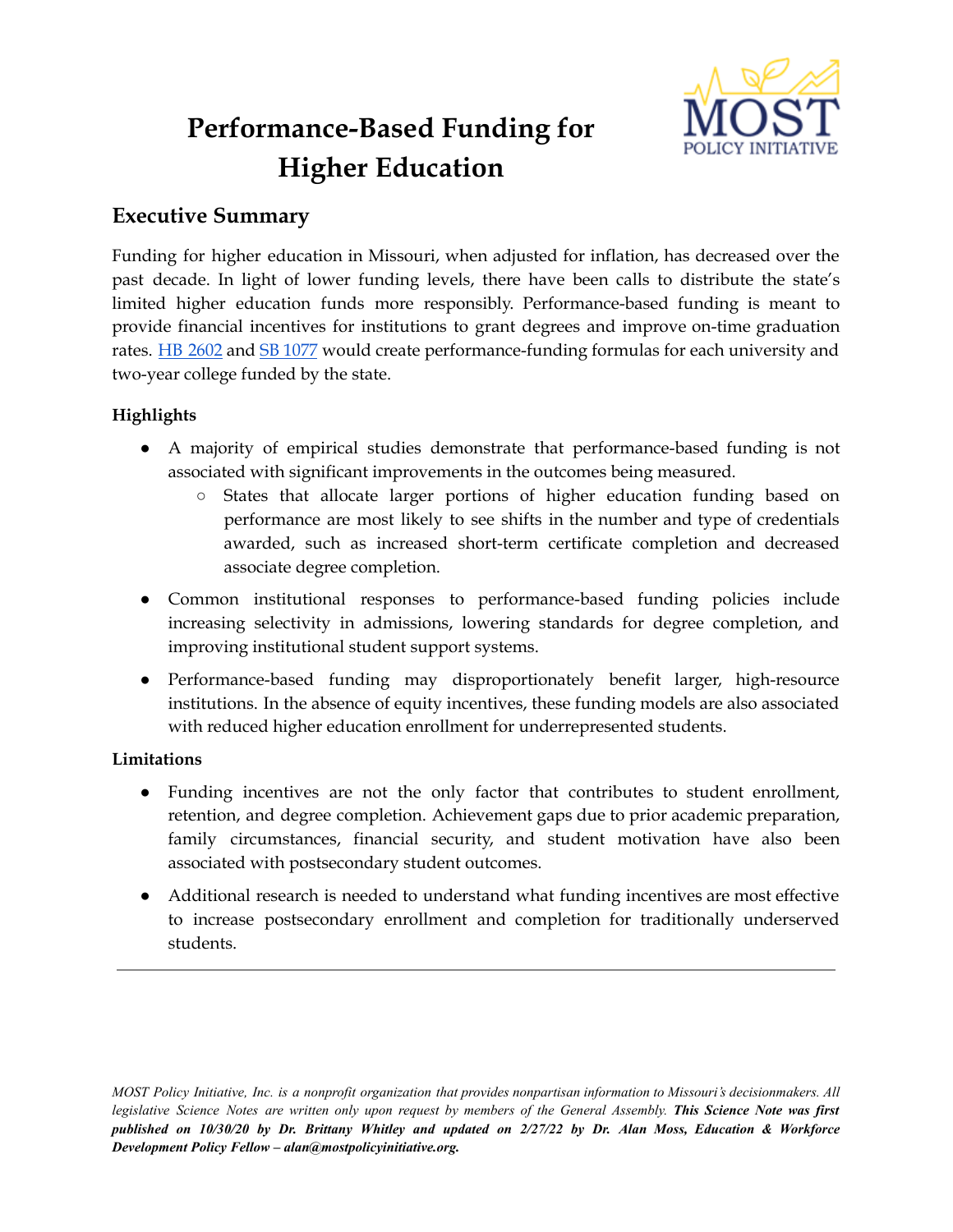#### **Research Background**

#### **Missouri & Higher Education Funding Formulas**

When adjusted for inflation, funding for higher education in Missouri has decreased over the past decade (Figure 1).<sup>1</sup> Most states have shifted away from enrollment-based funding models and now consider school performance to some extent when they allocate higher education funding. <sup>2</sup> Missouri currently has reporting requirements for performance metrics (RSMo [173.1006](https://revisor.mo.gov/main/OneSection.aspx?section=173.1006&bid=8905)) and criteria for university funding increases (RSMo [173.1540\)](https://revisor.mo.gov/main/OneSection.aspx?section=173.1540) in statute, but has not funded performance-based allocations since 2017. HB [2602](https://www.house.mo.gov/Bill.aspx?bill=HB2602&year=2022&code=R) and SB [1077](https://www.senate.mo.gov/22info/BTS_Web/Bill.aspx?SessionType=R&BillID=73755339) would create performance-funding formulas for each university and two-year college funded by the state. The formulas would be based on a three-year average performance score of the school multiplied by the number of enrolled students. The funding formulas differ slightly between colleges. The earnings figures will be adjusted for cost-of-living and not include unemployed or students in graduate programs. The funding formula will be phased in and not be 100% of state funding until 2026.

Under this legislation, university funding would be based on the incomes of students that graduated six and ten years ago (30%); the average earnings of Pell Grant recipients (25%); the proportion of Pell grant recipients (20%); the proportion of recent graduates in education, law enforcement, or social work who work in Missouri in these fields (15%); and the proportion of graduates that stay in Missouri for work or graduate school the year following graduation (10%). Two-year college performance scores will be determined using the average earnings of students that graduated three and five years ago (40%); the earnings of graduated Pell Grant recipients (30%); and the proportion of students that are Pell Grant recipients (30%).

**Figure 1. Missouri higher education funding.** The blue line represents total funding Dollars (in millions) levels for FY10-20, excluding returns and multi-year appropriations. <sup>1</sup> The gold line indicates the funding level required, adjusted for inflation, to maintain FY10 levels of support.



Specific funding formulas vary between states based on

(1) whether they apply to two- and four-year institutions, (2) the percentage of state funding calculated based on performance (Figure 2), (3) what performance/outcomes are measured, and (4) if additional incentives are offered. Many states add specific incentives to adjust funding levels based on student and institutional characteristics. Some states (not including Missouri) provide extra funds to institutions that award degrees in high-need fields (usually STEM). As of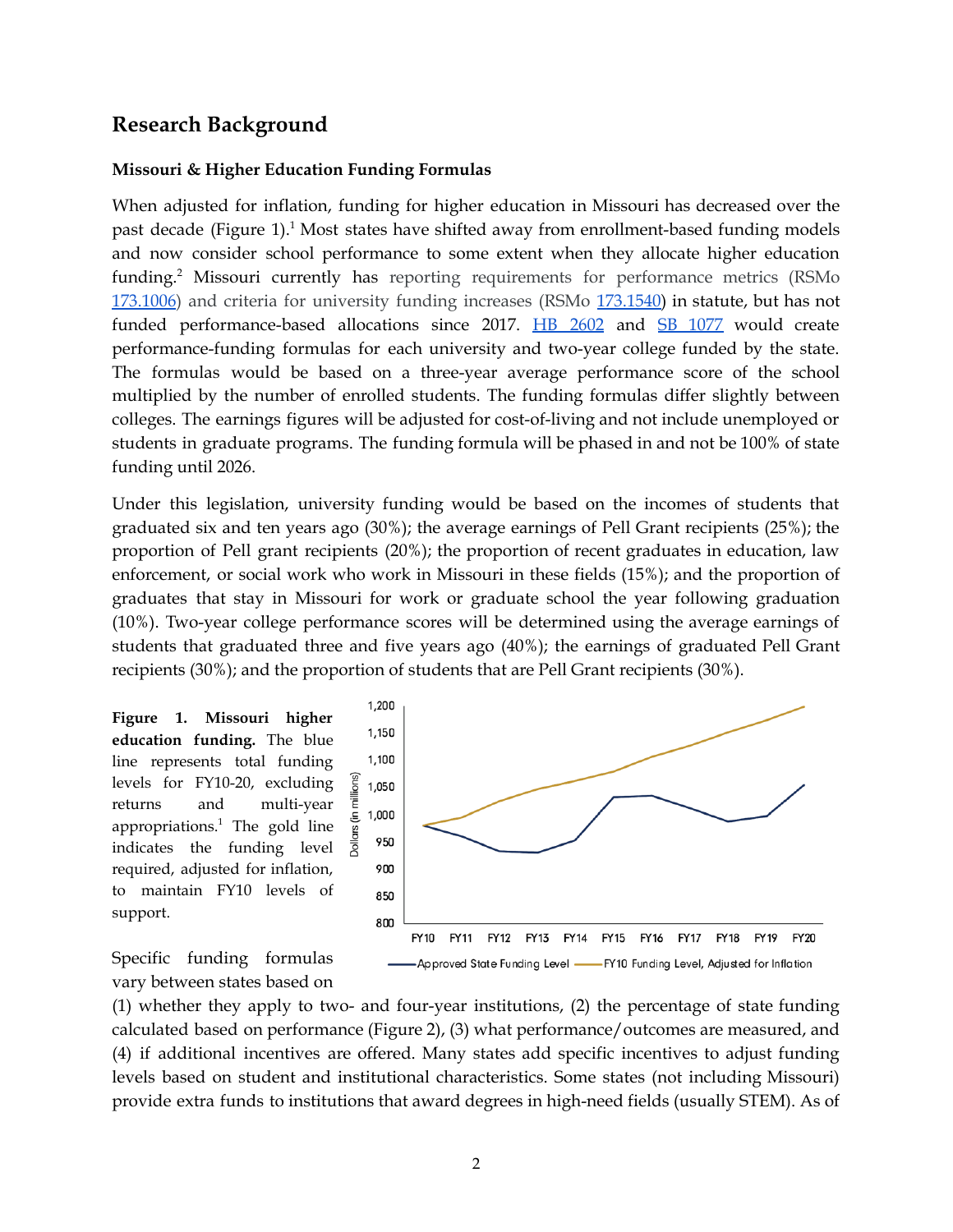2018, Florida and Louisiana were the only state models that accounted for job placement after graduation. Altogether, the emphasis that performance-based funding places on postsecondary metrics has been associated with improved data collection and reporting for higher education institutions.

#### **Performance-Based Funding in Other States**

Missouri has implemented and rescinded various performance-based funding programs since the 1990s. The current model, approved by the State Board of Education in 2018, requires that at least 90% of core funding increases are distributed based on performance measures. No more



than 10% of funding increases can be distributed based on equity measures.<sup>3</sup> Although performance-based funding increases occurred in 2014–2017, no budget requests for performance-based allocations were approved between FY 2018–2020.

**Figure 2. Share of funding tied to performance, FY 2020.** Darker shading indicates that more of the state's higher education budget is allocated based on performance metric. 2

Tennessee has used performance-based funding longer than any other state, and allocates one of the largest proportions of higher education funding in their current model. A 2017 report found that under their performance-based funding formula, enrollment increased at Tennessee community colleges but not at universities. <sup>4</sup> A higher proportion of students receiving Pell grants enrolled in both types of institutions but there was no change in Black or Hispanic student enrollment. Degree completion/transfer decreased for part-time students, but some benefits were observed for full-time students. However, improvements observed in the overall student population typically did not translate to better outcomes in the Pell recipient and underrepresented student subgroups. The most recent iteration of the Tennessee funding formula ([OBF](https://comptroller.tn.gov/office-functions/research-and-education-accountability/interactive-tools/obf.html) 2.0) now specifically accounts for minoritized populations by providing premiums for success of low-income, adult, and underprepared students.

Overall, performance-based funding has not been associated with improved outcomes for most college students. <sup>2</sup> There is evidence that institutional behavior changes in order to meet performance benchmarks. Common changes include improving student support systems, increasing admissions selectivity, and decreasing degree requirements. <sup>2</sup> There is strong evidence that most existing performance-based funding structures either worsen or do not improve the enrollment of underrepresented groups.<sup>2,5,6</sup> States with the largest proportions of state funding linked to performance (i.e., Ohio & Tennessee) tend to see the largest effects on the number of credentials that are awarded. While there do not seem to be improvements in associate and